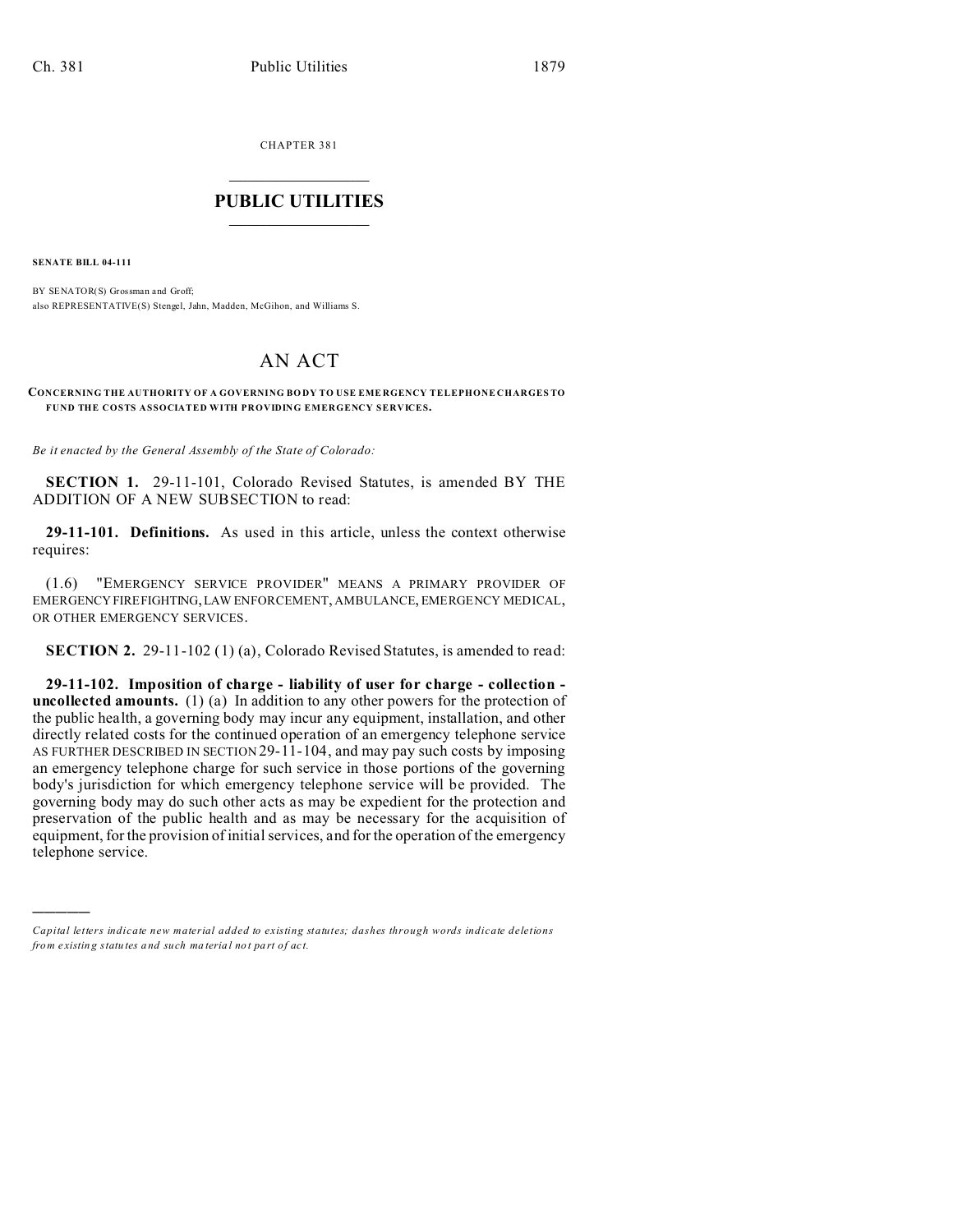**SECTION 3.** 29-11-104 (2), Colorado Revised Statutes, is amended to read:

**29-11-104. Agreements or contracts for emergency telephone service - use of funds collected.** (2) (a) (I) Except as otherwise provided in paragraphs PARAGRAPH (b) and  $(e)$  of this subsection (2), funds collected from the charges imposed pursuant to this article shall be spent solely to pay for:

(A) Costs of equipment DIRECTLY RELATED TO THE RECEIPT AND ROUTING OF EMERGENCY CALLS and installation thereof;

(B) Monthly recurring charges of service suppliers and basic emergency service providers (BESPs) for the emergency telephone service, which charges shall be billed by the BESP to the governing body of each jurisdiction in which it provides service;

(C) Reimbursement of the costs of wireless carriers and BESPs for equipment changes necessary for the provision or transmission of wireless ANI or wireless ALI to a public safety answering point;

(D) Costs related to the provision of THE emergency notification service AND THE EMERGENCY TELEPHONE SERVICE, INCLUDING COSTS ASSOCIATED WITH TOTAL IMPLEMENTATION OF BOTH SERVICES BY EMERGENCYSERVICEPROVIDERS, INCLUDING COSTS FOR PROGRAMMING, RADIOS, AND EMERGENCY TRAINING PROGRAMS; and

(E) Other costs excluding personnel costs, directly related to the continued operation of the emergency telephone service AND THE EMERGENCY NOTIFICATION SERVICE.

(II) If moneys are available after the costs and charges enumerated in subparagraph (I) of this paragraph (a) are fully paid, such funds may be expended for emergency medical services provided by telephone OR THE NECESSARY EQUIPMENT TO REDIRECT CALLS FOR NONEMERGENCY TELEPHONE SERVICES.

(b) In a county with a population of fifty thousand or less that has entered into a cooperative intergovernmental agreement for the provision of emergency telephone service, Funds collected from the charges imposed pursuant to this article may also be spent for personnel expenses necessarily incurred for a public safety answering point. As used in this paragraph (b), "personnel expenses necessarily incurred" includes only expenses incurred for:

(I) Persons employed to take emergency telephone calls and dispatch them appropriately; and

(II) Persons employed to maintain the computer data base of the public safety answering point.

(c) For purposes of paragraph (b) of this subsection  $(2)$ , the population of a county shall be determined by the most recent available estimate by the division of planning in the department of local affairs.

**SECTION 4. Effective date.** This act shall take effect July 1, 2004.